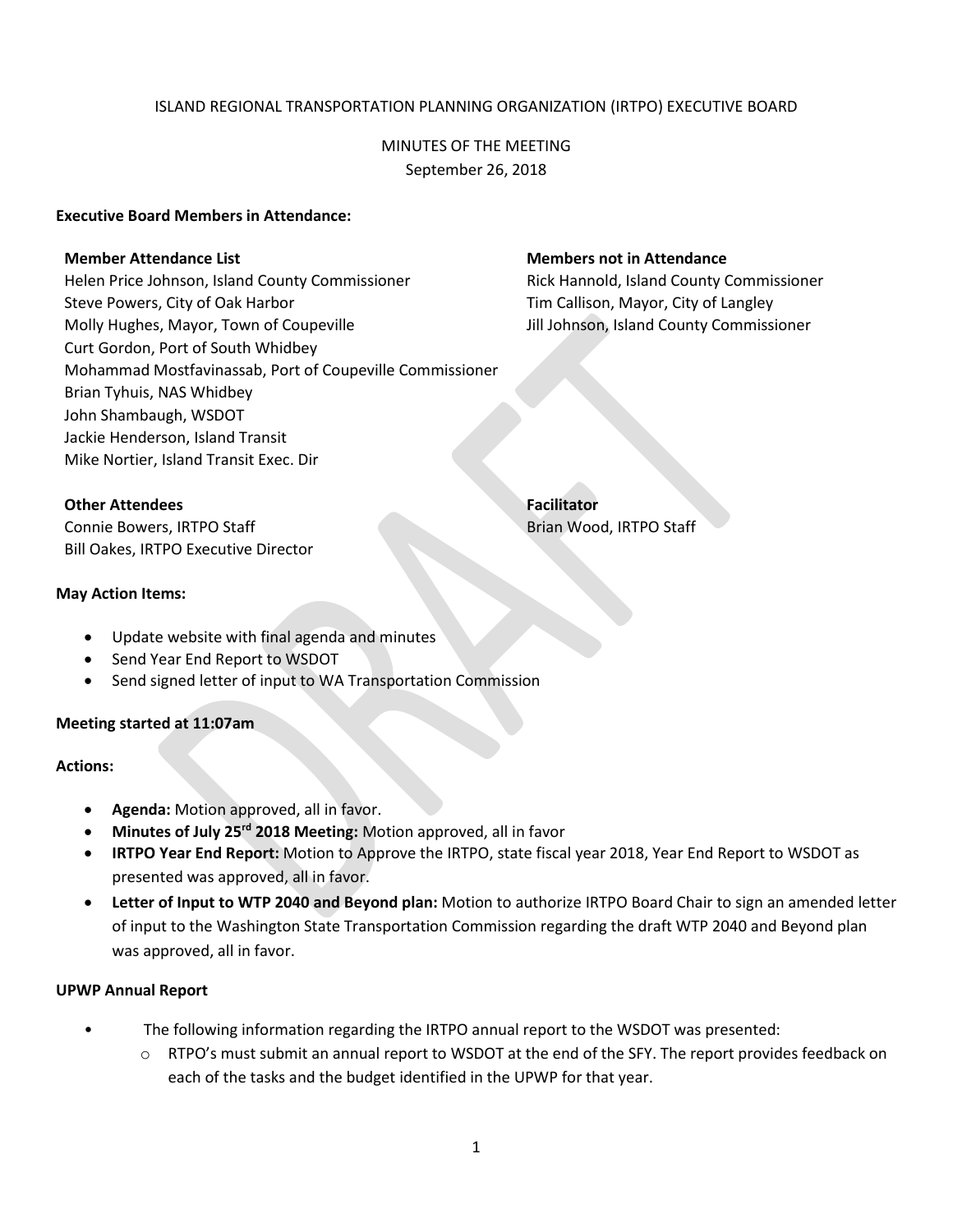- $\circ$  For this year, the contracts for the Special Needs Transportation project and Regional Transportation Project were not completed until mid-fiscal year, so much of the available funding has yet to be expended.
- $\circ$  WSDOT staff review the report before we bring it to you for approval, so it is somewhat of a check the box item.
- o Question: What do you do when you are over budget?
- $\circ$  Answer: No specific remedy for budget deviations are specified by WSDOT. This report takes the UPWP tasks and explains why we feel we were under or over budget on each item.

# **Washington Transportation Plan Input Letter (ACTION) 10 min**

- The draft WTP 2040 and Beyond plan opened for comment this month. General public comment closed on the 20th. The last opportunity for comment from organizations is Oct. 5th.
- There are actually two WTPs. This plan (from the WA Transportation Commission) is considered the policy document, while WSDOT finalized an implementation plan last April (that we commented on).
- Staff & TAC review of the plan found several items that appear to be missing or could use additional emphasis. Including:
	- $\circ$  More emphasis for vulnerable populations needing transportation options
	- $\circ$  More specific safety references that emphasize technology opportunities that already exist
	- o Support for the following:
		- Canada/WA border trips (in addition to WA/Oregon trips noted).
		- **Passenger only ferries**
		- Park and rides (not included at all)
		- **Broadband access (in the plan, but some oppose leaving it there).**

## **Regional Transportation Plan**

- Thera Black of SCJ Alliance presented recent progress on the Island Regional Transportation Plan and reviewed the goals/policies framework presented last spring.
- Thera presented a draft strategic opportunities matrix, available on (IRTPO Regional Transportation Plan webpage).
- Board positions were clarified on a number of observations and topics as a starting point for further discussion at the TAC level.
	- $\circ$  The Board did not show interest in starting conversations about additional partnership uses for the Navy Outlying Field.
	- o The Board did not see merit in pursuing designation of SR 532 as a highway of statewide significance, especially given the potential for concurrency conflicts and the low likelihood for additional new investment by the state in the corridor even if designation were to occur.
	- $\circ$  Thera clarified that the above discussions items did not reflect formal input to the planning process at this time.
- A central talking point was focused on emphasizing the four gateways to Island Region. It was noted that the county is poised to examine each of the gateways. There is an overlay on Camano Island for a designated gateway. No gateway work for Whidbey Island exists at this time. Clinton is probably best suited for a Whidbey overlay.